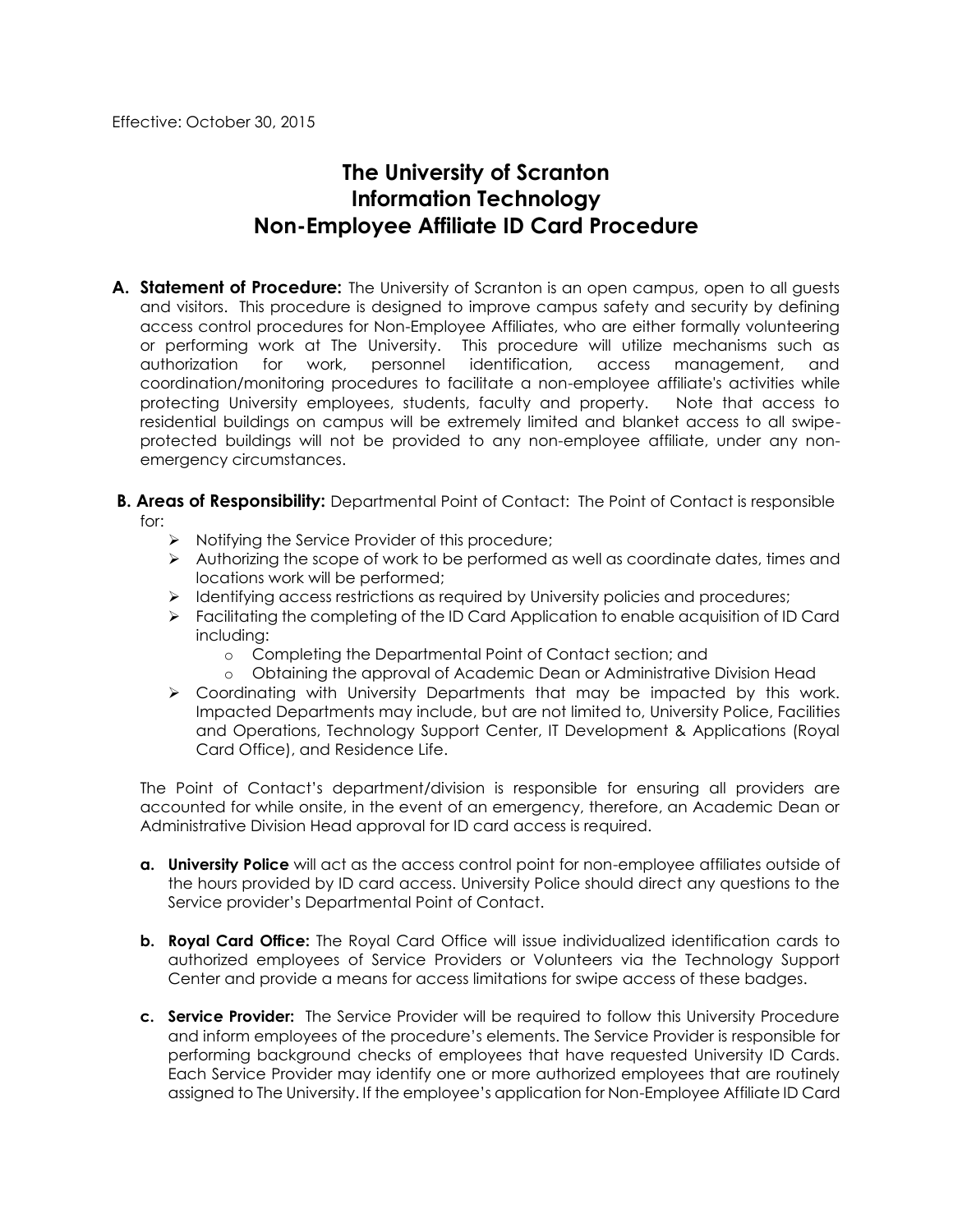(Attachment 1) is approved, the authorized employee will be issued a University Service Provider ID with pre-programmed access.

- **d. Volunteer:** A volunteer is required to follow this University Procedure and any other University Procedures with regard to background checks. If application for Non-Employee Affiliate ID Card (Attachment 1) is approved, the Volunteer will be issued a University Service Provider ID Card with pre-programmed access.
- **e. General Contractor, Large Construction Projects:** The General Contractor shall be responsible for the security of their jobsite, including ensuring a system for accountability and access of workers and visitors remains in place while under control of the building. The University Contractor Access Control Procedure will be implemented for the facility when a designated project milestone is reached (e.g. acceptance of the facility by The University or provision of the Certificate of Substantial Completion). Once The University does acquire a building, any contractor, subcontractor or service provider will be required to comply with the provisions of this procedure and complete an application for Non-Employee Affiliate ID Card (Attachment 1).

# **C. Definitions:**

**A. Non-Employee Affiliate –** A non-employee affiliate is a person who is either formally volunteering (Volunteer) or performing work (Service Provider) at the University.

- **a. Volunteer -** A person who is formally volunteering their services under direct supervision of a University Department, either on a long term or short term basis.
- **b. Service Provider -** A Service Provider is any company that has been contracted by The University to perform work or supply goods that requires access to campus buildings to complete the service. A Service Provider may fall into any one of the below categories:
	- **1. General Contractor, Large Construction Projects -** General Contractor is identified as the firm responsible for site management and oversight of any large construction or renovation project on campus. The General Contractor is under a contractual agreement directly with The University and is responsible for all subcontractors on the project.
	- **2. Contractor -** Contractor is directly contracted by The University for small to medium sized construction, repair and service projects.
	- **3. Regular Service Provider -** Regular Service Providers include those Service Providers that perform on-campus work or deliveries on a routine basis (e.g. monthly, weekly, daily).
- **B. Visitor -** Visitors include Service Providers on non-routine professional university business, including consultants, guests and attendees for pre-bid meetings.
- **C. Departmental Point of Contact -** A Point of Contact is a representative employee of The University overseeing a contracted service or other event requiring non-University personnel access.
- **D. Off-Hours:** Under the scope of this procedure, off-hours refers to times after normal business hours, weekends and/or observed holidays. Normal business hours include- 8:00 AM to 5:00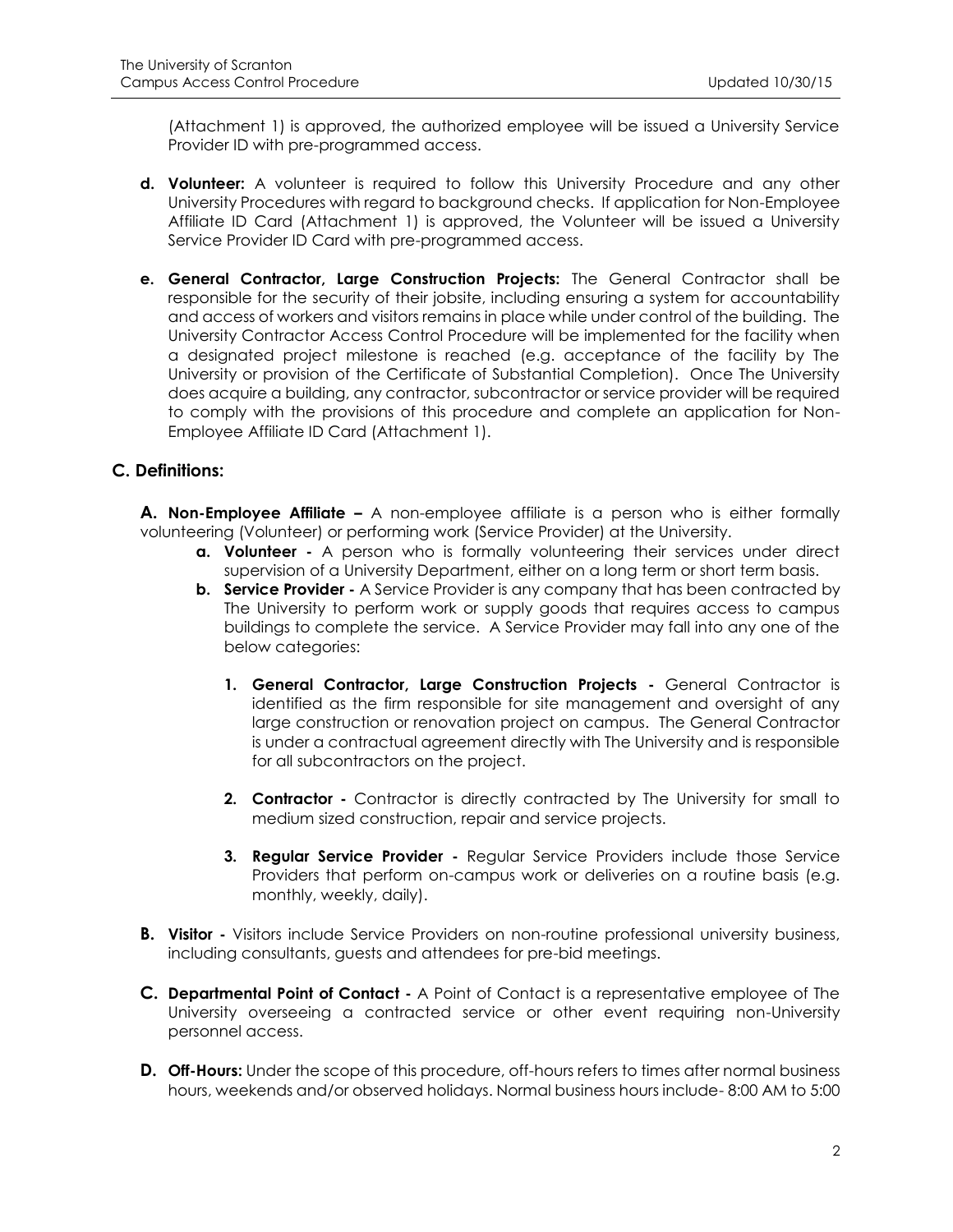PM Monday to Friday. Weekends are defined as after 5:00 PM Friday through 8:00 AM Monday.

- **E. Identification/ID Badge:** Identification badges referenced under this procedure include:
	- **1. University ID/Royal Card -** Individualized card provided to employees directly hired by The University.
	- **2. Non-Employee Affiliate ID Card -** Individualized card provided by The University to an individual employed by a Service Provider, or a University volunteer who is formally volunteering their services under direct supervision of a Department, either on a long term or short term basis.
	- **3. Visitor Card -** A generic card issued to the visitor by The University who are staying on campus on a temporary basis.

# **D. Procedure Details:**

- **a. Compliance Statement:** Prior to issuance of the Non-Employee Affiliate ID Card, the Volunteer or Service Provider will be required to review and agree to a compliance statement acknowledging the purpose and importance of the procedure and all of its elements, including adherence to the procedure. The compliance statement will also be reviewed and agreed upon by the University Point of Contact. The compliance statement will be found on the application for Non-Employee Affiliate ID Card (Attachment 1)
- **b. Obtaining a University Non-Employee Affiliate ID Card:** A Non-Employee Affiliate may apply for a University Non-Employee Affiliate ID Card through the University Point of Contact and Technology Support Center, utilizing the application form found in Attachment 1 of this procedure. Upon approval, the person to receive the Card will report to the Technology Support Center to have his/her photograph taken and ID issued. Such cards are University property, non-transferable and are valid for no more than 6 months from issuance. If the length of the volunteer's affiliation with The University and/or the term of employment for the employee with the service provider is less than 6 months from date of card issuance, the expiration will occur at the conclusion of the affiliation/employment.
- **c. Renewal of Card –** At the expiration of the non-employee affiliate ID card, the originally-granted swipe access to all swipe-protected University buildings will cease. At that time, re-application will need to be repeated for card renewal.

#### **F. University Services Provided to Non-Employee Affiliate:**

- **a. Door Access –** For individuals with a Non-Employee Affiliate ID Card, card-swipe access will be provided to the secured buildings in which the volunteer or service provider will be volunteering/working. The access will be provided for only those hours of the day for which the individual has need to enter the building(s), as provided on the **Application for Non-Employee Affiliate ID Card** (Attachment 1).
- **b. Other Royal Card Services –** no other services, as provided to those holding staff, faculty and student ID cards (Royal Cards), will be provided to non-employee affiliates.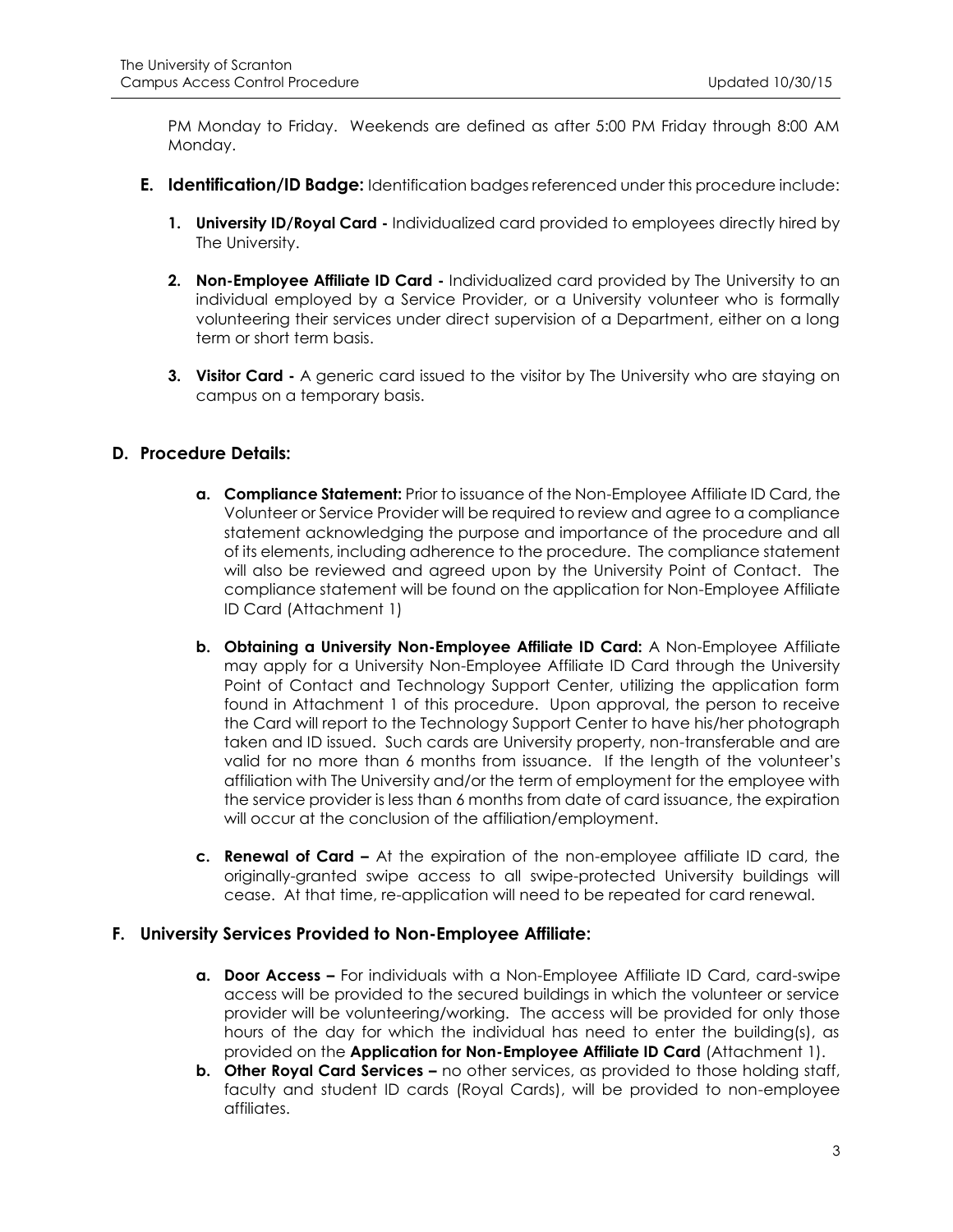- **G. Access Management:** Access management mechanisms that may be implemented by the Point of Contact through this procedure include:
	- **a. Card Access Restrictions-** Access provisions may be programmed into the individual's Service Provider ID to limit days, times and locations where access may be permitted. Restrictions will be determined by the Point of Contact and indicated on the **Application for Non-Employee Affiliate ID Card**. Note: IT reserves the right to consult with Human Resources, University Police and/or General Counsel on the Service Provider's desired access. Access may be modified as a result of such consultation.
	- **b. Entry Denial/Restriction-** At the discretion of The University, access to certain campus areas may be denied or restricted. This may include large University events, student activities, security concerns, etc.
	- **c. Access Protocols-** In the event the designated time or location restrictions may inhibit the Service Provider's work, the Point of Contact must contact ITDA (Royal Card Office) to facilitate/approve the allowance on a case-by-case basis. This will be done by way of an amended **Application for Non-Employee Affiliate ID Card.**
- **H. Lost ID Cards:** In the event of a lost ID, the individual is to immediately notify the Point of Contact who will in turn contact the Technology Support Center, to authorize issuance of a new one. A lost Non-Employee Affiliate ID will require the individual to perform the steps outlined in Section IV.B of this procedure. The Service Provider may be charged at the rates specified on the **Application for Non-Employee Affiliate ID Card** at the time of loss.
- **I. Violations of the Procedure:** Transfer of Non-Employee Affiliate ID Card to another person/employee is grounds for revocation of card as well as revocation of authorization to be on University of Scranton property. Non-compliance with any element of this procedure by the Volunteer, or Service Provider or any of its employees, including but not limited to, misuse of ID (e.g. displaying or not using ID, transferring of ID to another individual, fabrication or alteration), non-adherence to time and location restrictions, or non-conformance with any University rule, may result in actions against the Service Provider.

# **J. Service Provider/Temporary Identification Card Specifications:**

- **a. Non-Employee Affiliate ID Card** will be of portrait orientation, and will include the following:
- 1. Photograph of the individual taken by Technology Support Center
- 2. White and red contrasting background with the following demarcations :
	- a. Individual's full name
	- b. University of Scranton watermark
- 3. The Primary Point of Contact's campus department
- 4. ID Number
- 5. Expiration date
- 6. Magnetic Strip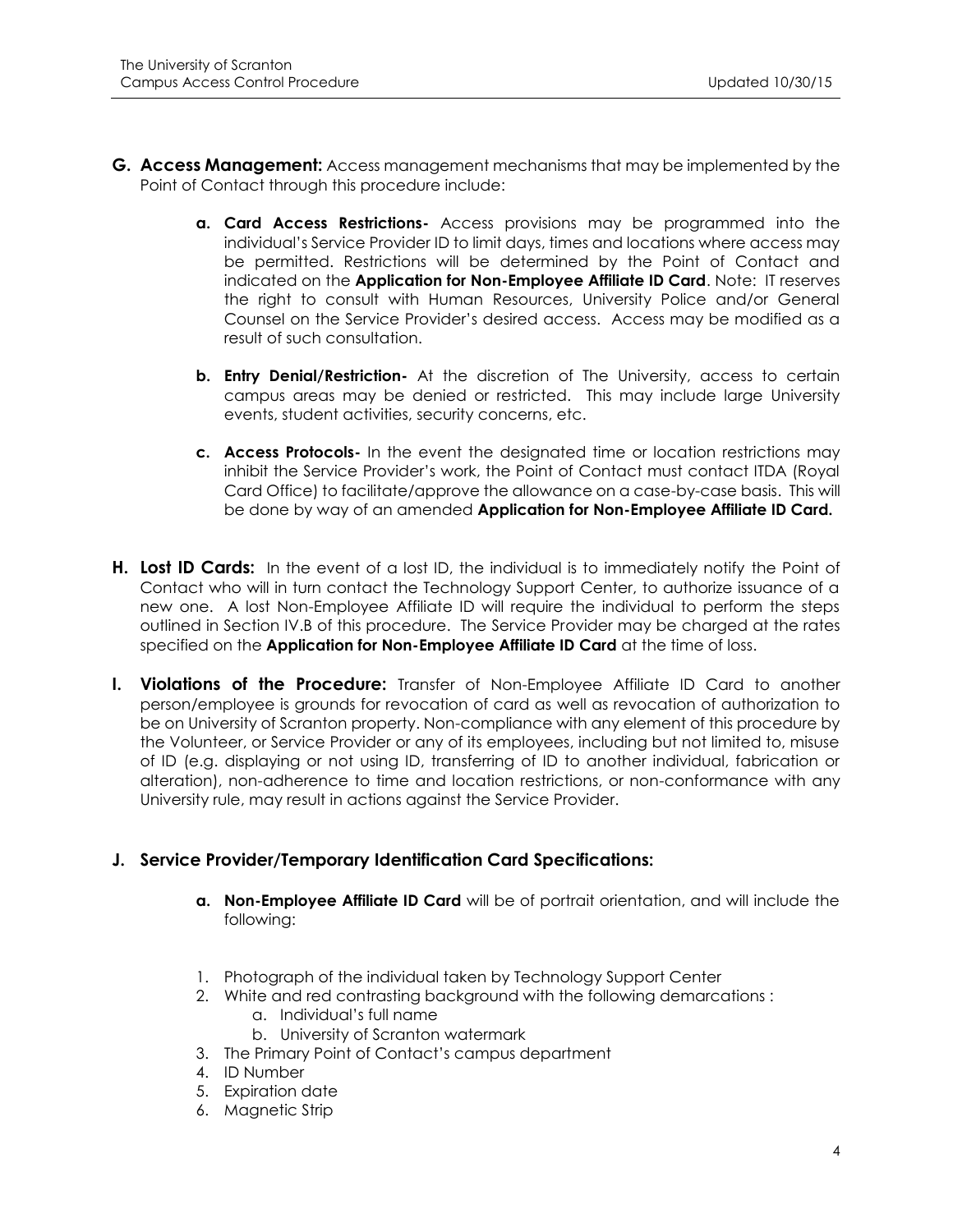# **K. Document History:**

| Date of Revision | <b>Revision Details</b> | Responsible Individual or<br>Group |
|------------------|-------------------------|------------------------------------|
|                  |                         |                                    |
|                  |                         |                                    |

# **L. Non-Employee Affiliate ID Card Application:**

#### Attachment 1 **University of Scranton Non-Employee Affiliate ID Card Application**

The Royal Card Office will authorize Non-Employee Affiliate ID Cards for approved Volunteers and Service Providers in accordance with ID Card Procedures for Non-Employee Affiliates of the University of Scranton. Each person desiring an ID Card for the purpose of access to swipe-protected buildings must be sponsored by a University Department. Non-Employee Affiliate ID Cards will be red in color, to differentiate them from University Royal Cards (held by faculty, students and staff).

#### **ACCESS REQUESTED**

In the table below, list each Campus Building to which you are requesting access, and the time(s) of day for which you need access – (Note: Access to residential buildings will be extremely limited.):

| <b>Building</b> | <b>Time of Day</b> |
|-----------------|--------------------|
|                 |                    |
|                 |                    |
|                 |                    |
|                 |                    |
|                 |                    |
|                 |                    |
|                 |                    |

\_\_\_\_\_\_\_\_\_\_\_\_\_\_\_\_\_\_\_\_\_\_\_\_\_\_\_\_\_\_\_\_\_\_\_\_\_\_\_\_\_\_\_\_\_\_\_\_\_\_\_\_\_\_\_\_\_\_\_\_\_\_\_\_\_\_\_\_\_\_\_\_\_\_\_\_\_

Reason for Access Being Requested: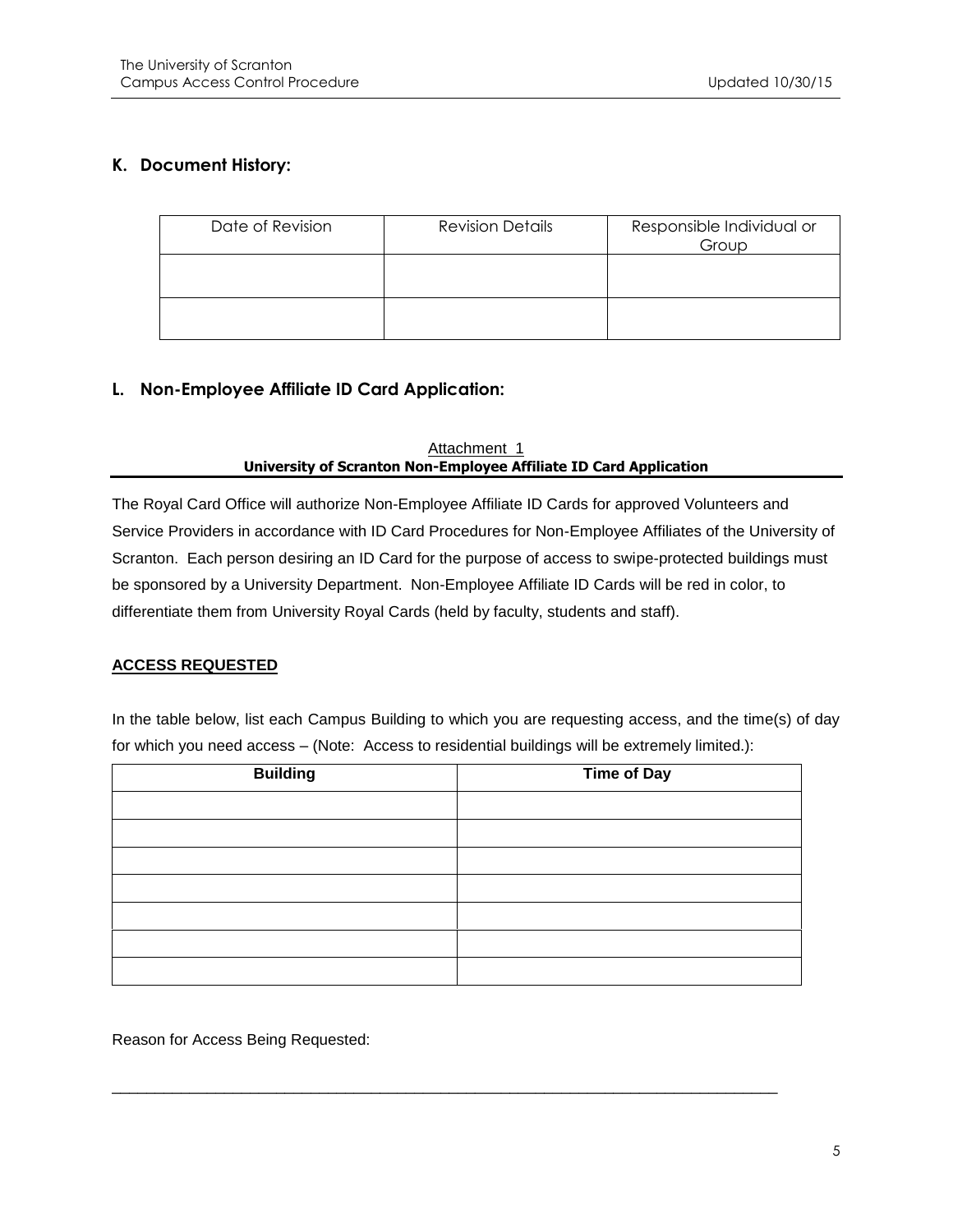Start and End Dates for Which Access is Needed (Note: Total length of time can be no longer than 6 months):

\_\_\_\_\_\_\_\_\_\_\_\_\_\_\_\_\_\_\_\_\_\_\_\_\_\_\_\_\_\_\_\_\_\_\_\_\_\_\_\_\_\_\_\_\_\_\_\_\_\_\_\_\_\_\_\_\_\_\_\_\_\_\_\_\_\_\_\_\_\_\_\_\_\_\_\_\_

\_\_\_\_\_\_\_\_\_\_\_\_\_\_\_\_\_\_\_\_\_\_\_\_\_\_\_\_\_\_\_\_\_\_\_\_\_\_\_\_\_\_\_\_\_\_\_\_\_\_\_\_\_\_\_\_\_\_\_\_\_\_\_\_\_\_\_\_\_\_\_\_\_\_\_\_\_

\_\_\_\_\_\_\_\_\_\_\_\_\_\_\_\_\_\_\_\_\_\_\_\_\_\_\_\_\_\_\_\_\_\_\_\_\_\_\_\_\_\_\_\_\_\_\_\_\_\_\_\_\_\_\_\_\_\_\_\_\_\_\_\_\_\_\_\_\_\_\_\_\_\_\_\_\_

#### **COMPLIANCE OF THE PARTIES**

This Agreement is effective upon signatory approval from the parties and will remain effective for 6 months from the date of approval, or the End Date specified above, whichever comes first**.**

## **As a University Departmental Point of Contact, I certify:**

- 1. The Non-Employee Affiliate applying for this card needs access to the buildings listed above, at the times of day specified, for the length of time specified, for the reason described above, in "*Reason for Access Being Requested*.";
- 2. During the term of this agreement, as specified above in "*Start and End Dates For Which Access is Needed* ", I will notify the Technology Support Center immediately if contacted by the Service Provider that the card holder is no longer employed, so that TSC may revoke the card's access;
- 3. If the cardholder is a Volunteer, and ceases to provide volunteer services during the dates specified in "*Start and End Dates for Which Access is Needed*", I will collect the ID card, and return it to the Technology Support Center immediately for revocation of the access on the card.

Signed: Contract of the Contract of the Contract of the Contract of the Date:

| Name and Title of University Point of Contact:                       |  |
|----------------------------------------------------------------------|--|
|                                                                      |  |
|                                                                      |  |
|                                                                      |  |
|                                                                      |  |
|                                                                      |  |
|                                                                      |  |
| <b>Department Name:</b>                                              |  |
|                                                                      |  |
|                                                                      |  |
|                                                                      |  |
|                                                                      |  |
|                                                                      |  |
|                                                                      |  |
|                                                                      |  |
|                                                                      |  |
| Name and Title of Academic Dean and/or Administrative Division Head: |  |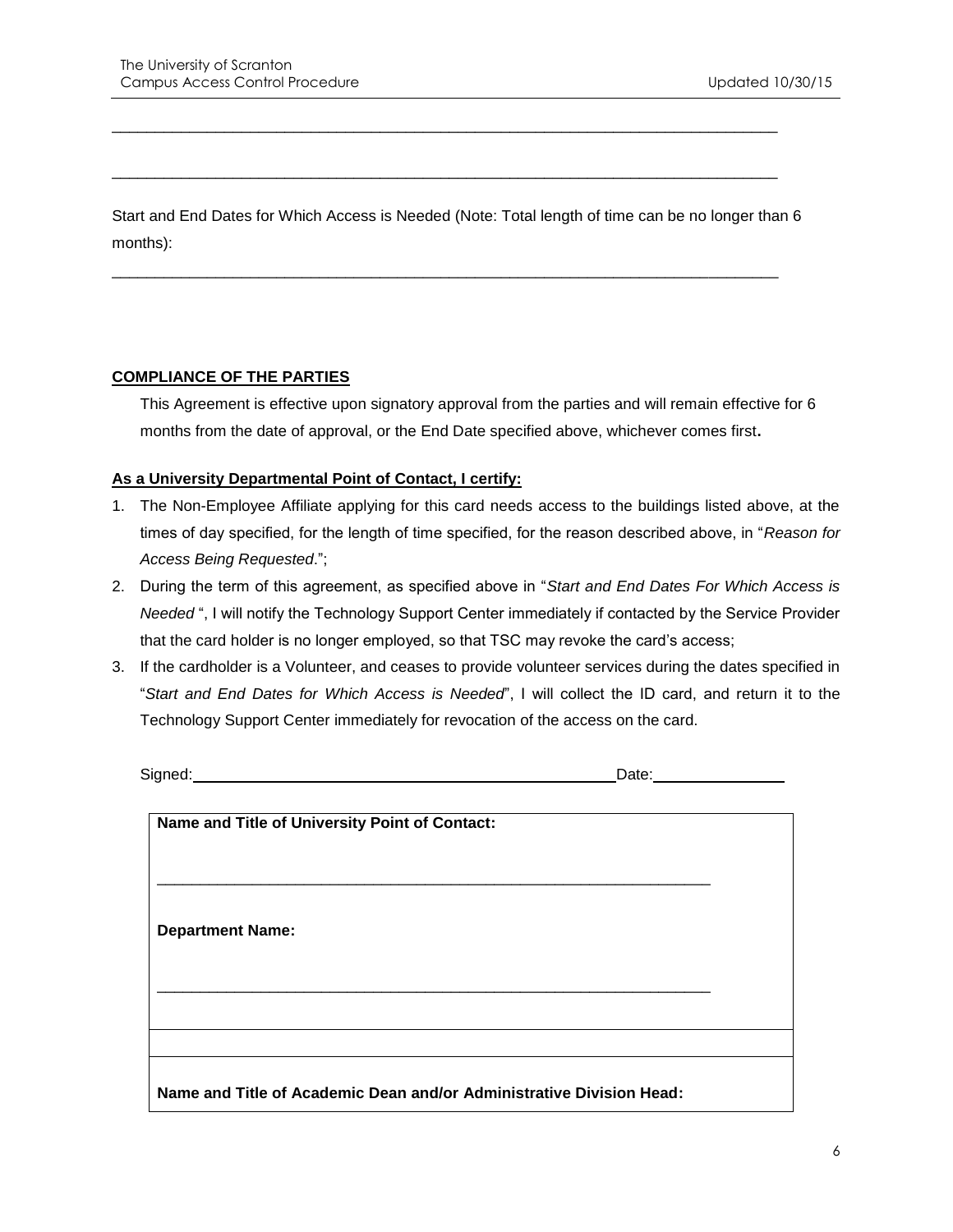$\Gamma$ 

 $\overline{\phantom{a}}$ 

| Signature of Academic Dean and/or Administrative Division Head: |  |
|-----------------------------------------------------------------|--|
| Date:                                                           |  |

4. The following is required for Volunteers: The Volunteer has gone to Human Resources, completed the background check process, and has been cleared to start: Signature of HR Representative: Date:

**Name and Title of Human Resources Representative:**

# **As the Non-Employee Affiliate Card Holder, I certify:**

1. I will not give my issued ID card to anyone else, for any purpose (i.e. agree that card is nontransferable);

\_\_\_\_\_\_\_\_\_\_\_\_\_\_\_\_\_\_\_\_\_\_\_\_\_\_\_\_\_\_\_\_\_\_\_\_\_\_\_\_\_\_\_\_\_\_\_\_\_\_\_\_\_\_\_\_\_\_\_\_\_\_\_\_

- 2. I will not use my issued ID card to obtain access to any University of Scranton building for any purpose other than that described above, in "*Reason for Access Being Requested*";
- 3. If I cease to be employed by the Employer listed below, I will return my card to my employer immediately;
- 4. If I am serving as a Volunteer, I have passed background checks required by The University of Scranton at time of application, and if I cease to be a Volunteer, I will return my card to my sponsoring department immediately.

| Name of Person Applying for ID Card, and Title (if applicable) |
|----------------------------------------------------------------|
| <b>Telephone Number</b>                                        |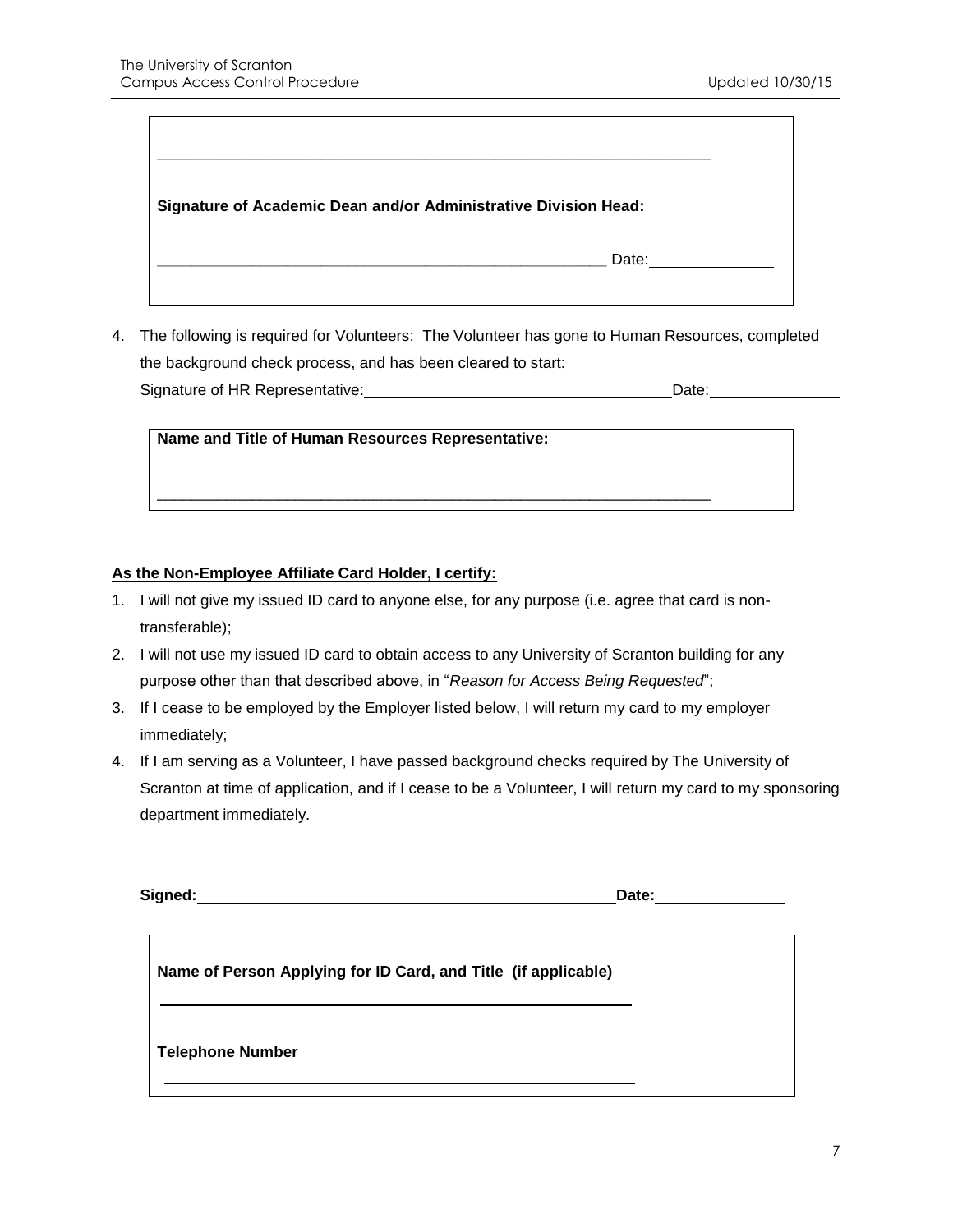#### **Email address**

#### **[Employer (Company) Name, if applicable]**

#### **(If applicable) As the Employer of the Non-Employee Affiliate Card Holder, I certify:**

- 1. I will assume liability for the individual's/employee's use of the Card;
- 2. The individual applying for this card has undergone and successfully passed appropriate background check(s), as determined by University of Scranton policy at time of application;
- 3. The individual will not use the card to obtain access to any University of Scranton building for any purpose other than that described above, in "*Reason for Access Being Requested"*. The individual applying for this card needs access to the buildings listed above, at the times of day specified, for the length of time specified, for the reason described above, in "*Reason for Access Being Requested*";
- 4. If the employee being issued the card is no longer employed by my company, I will obtain the card from the employee, and return it to the University of Scranton immediately. If the card cannot be obtained from the employee, I will notify the University of Scranton Departmental Point of Contact.

| Signed:                                    |  |
|--------------------------------------------|--|
| Name and Title of Employer Representative: |  |
| <b>Telephone Number:</b>                   |  |
| <b>Email address:</b>                      |  |
| <b>Company Name:</b>                       |  |